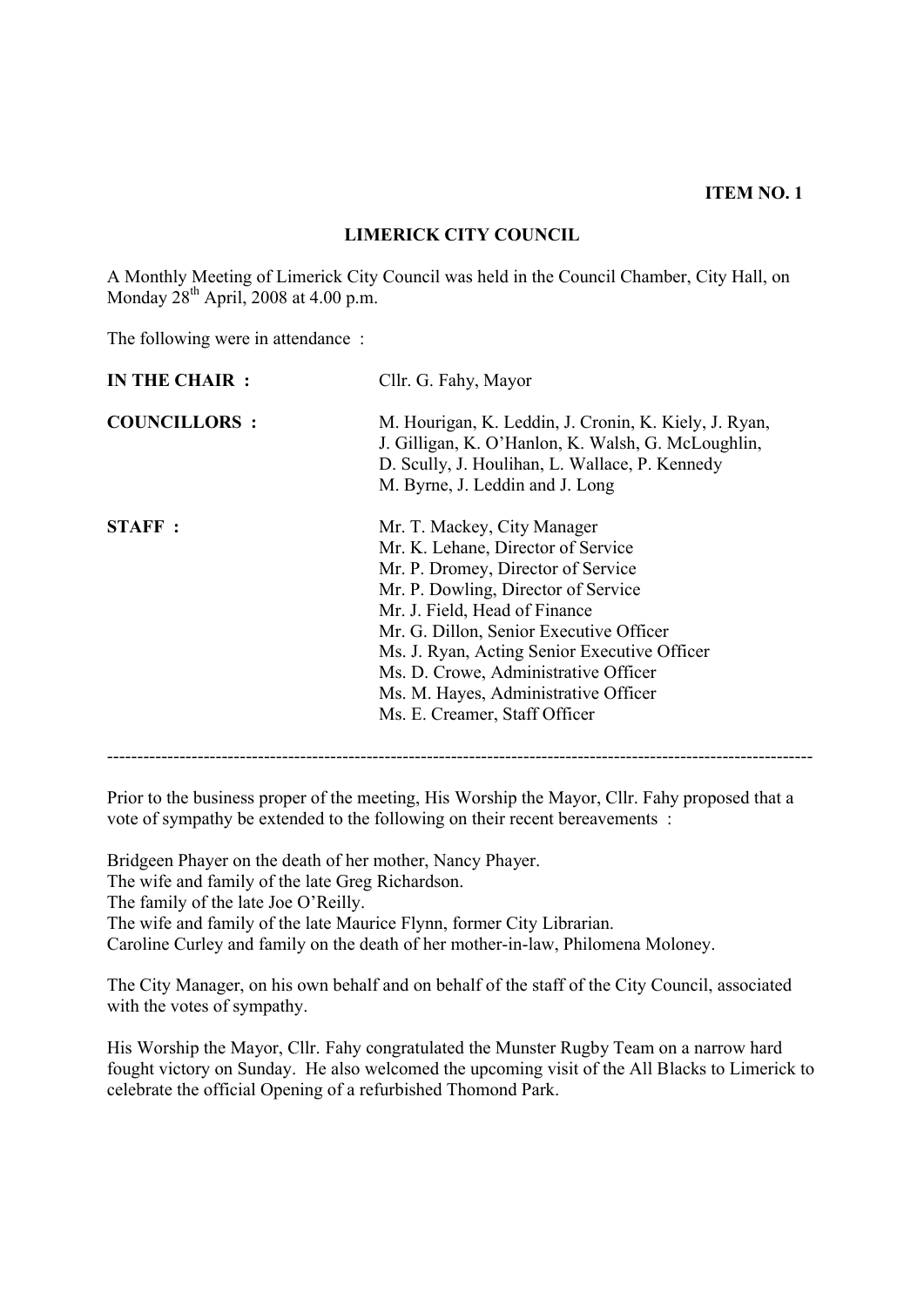#### **1. MINUTES**

On the proposition of Cllr. Kiely, seconded by Cllr. Hourigan, it was unanimously agreed :

"That the Minutes of Monthly Meeting of Limerick City Council held on  $25<sup>th</sup>$  March, 2008, copies of which were circulated, be and the same are hereby confirmed".

#### **2. REPORT AND RECOMMENDATION, ENVIRONMENT STRATEGIC**  POLICY COMMITTEE MEETING HELD ON 7<sup>TH</sup> APRIL, 2008.

The Chairman's Report, Environmental Strategic Policy Committee Meeting held on  $7<sup>th</sup>$  April, 2008, was noted.

Submitted the following Recommendation from the Environmental Strategic Policy Committee Meeting held on  $7<sup>th</sup>$  April, 2008 which was adopted unanimously on the proposition of Cllr. McLoughlin, seconded by Cllr. Byrne :

"To approve the Environment Improvement Initiative Grants Scheme 2008 as per the appendix attached to the Chairman's Report".

Cllr. Kennedy, supported by Cllr. Byrne, expressed concern at the delay in enhancing and improving the Baggot Estate and requested a progress report for same. They also expressed concern at anti social behaviour taking place there. Cllr. Kennedy also asked for an update on the Markets Field and Caledonian Park.

In reply, the Acting Senior Executive Officer (Environment) stated that regular clean ups of the Baggot Estate takes place. Tree pruning has also been carried out there and the City Council is presently in the process of erecting signs there indicating that there is no drinking in public places. There are a lot of stakeholders involved in the Baggot Estate hence the delay in developing the area, however, a plan is presently being put in place.

The Head of Finance indicated that a Ward Meeting is taking place next Wednesday to discuss the Local Area Plan which will include Caledonian Park. In relation to the Markets Field, he indicated that a new location has been agreed for the greyhound stadium.

In reply to Cllr. Kennedy, the Acting Senior Executive Officer stated that the Director of Service is presently examining the erection of a plaque in Greenpark Racecourse to commemorate the Pope's visit.

Cllr. Hourigan complimented all concerned on the clean up of Westfield Park area, however, asked that more refuse bins be installed in Westfield Park and along the Ennis Road. He also requested that the green areas in Caherdavin be cut. He requested an update on the timescale for the various areas of the city in relation to weed spraying and was informed by the Acting Senior Executive Officer that a schedule is in place and weedspraying has commenced in the city.

Cllr. Hourigan asked for an update on Shelbourne Park and enquired when same will be open and when the small playground will become operational.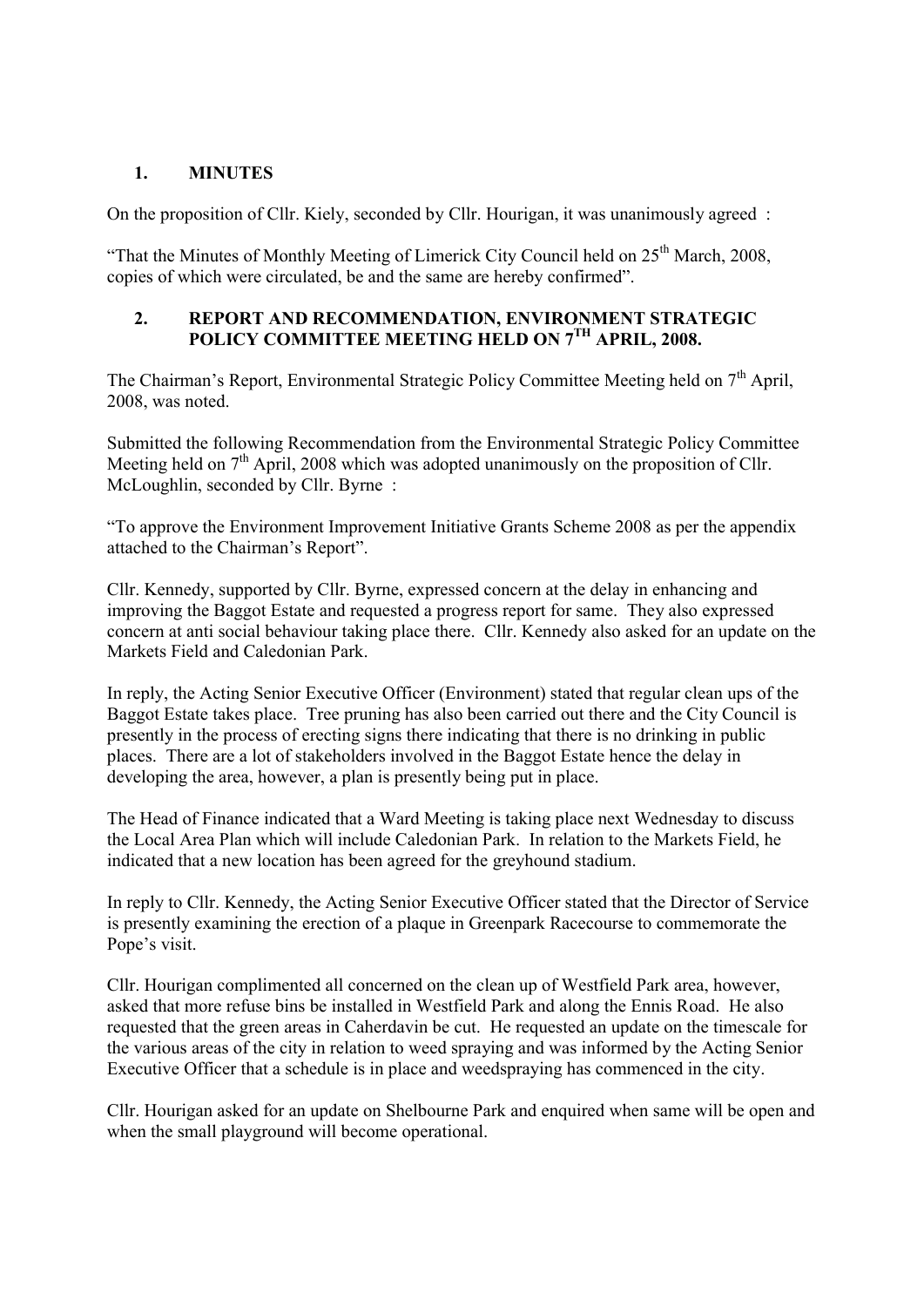In reply, the Acting Senior Executive Officer (Environment) stated that it is anticipated that Shelbourne Park will be opened this time next year. She pointed out that the pitch has to be left unused for a certain length of time after the grass seeds have been planted before it can be played on. It is proposed to open the playground in conjunction with Shelbourne Park. She indicated that there are a lot of trespassing issues there, however, tenders will be sought shortly.

Cllr. Cronin expressed concern regarding grass and weed control in the High Road area and asked that it be attended to. He also expressed concern at flooding on the Ennis Road near the Holy Rosary church which always seem to occur during periods of very heavy rainfall.

#### **3. REPORT AND RECOMMENDATIONS, CULTURAL AND SPORTING STRATEGIC POLICY COMMITTEE MEETING HELD ON 14TH APRIL, 2008.**

The Chairman's Report, Cultural and Sporting Strategic Policy Committee Meeting held on 14<sup>th</sup> April, 2008 was noted.

Submitted the following Recommendations from the Cultural and Sporting Strategic Policy Committee Meeting held on 14<sup>th</sup> April, 2008, which were adopted unanimously on the proposition of Cllr. Kiely, seconded by Cllr. Byrne :

#### Notice of Motion

"That Limerick City Council will work with Limerick Youth Services, Paul Partnership, the Southside Regeneration Agency and any other relevant interested body, to provide a Community/ Youth Centre in Garryowen to service the Garryowen, Singland and Rhebogue Areas". Signed : Cllr. Diarmuid Scully

Cllr. Kieran Walsh

#### Notice of Motion

"That Limerick City Council in conjunction with Limerick City Sports Partnership and the newly formed Southside Regeneration Committee formulate a comprehensive redevelopment plan for Caledonian Park so as to provide a modern sports facility and permanent home to both the soccer clubs using the park and local community"

Signed : Cllr. Joe Leddin

"To extend the date on calls for Expressions of Interest for the Docker's Monument by two weeks".

Cllr. Gilligan expressed concern at the inadequate facilities at the LPYMA Grounds and indicated that this is a major reason why soccer teams have not progressed from the Junior to the Senior League. He indicated that he was appalled that Limerick City Council were considering selling the LPYMA Grounds and voiced his total opposition to same. He welcomed the Football Association's interest in Jackman Park.

In reply, the Director of Service (Community and Enterprise) stated that a draft report on the LPYMA grounds is presently being prepared which will be presented to City Council shortly.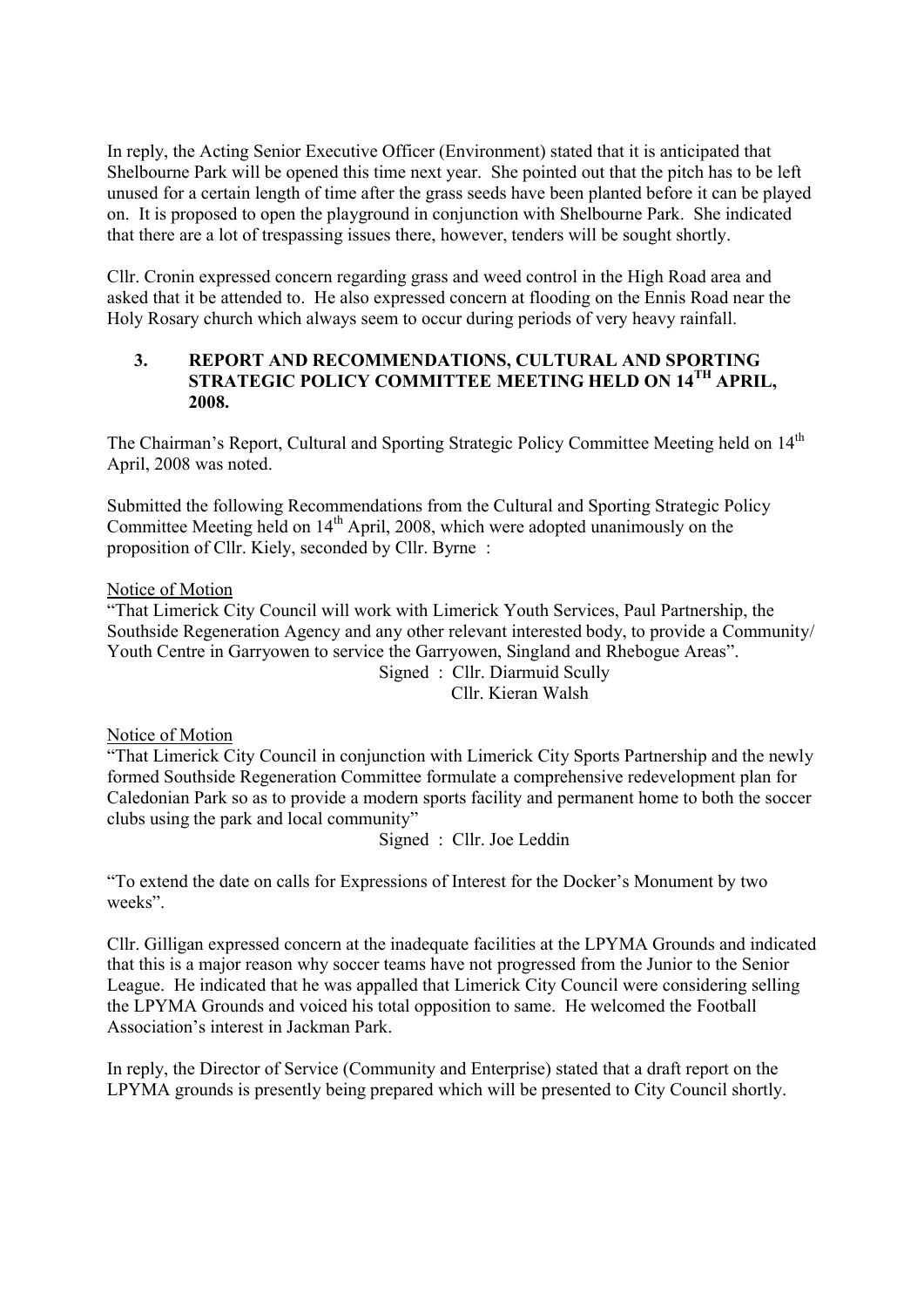Cllr. J. Leddin thanked the Chairman of the Cultural and Sporting Strategic Policy Committee Meeting for allowing him to speak at the SPC Meeting on his Notice of Motion despite the fact that he is not a member of that SPC. He welcomed the City Council's commitment to draw up a plan for Caledonian Park. He pointed out that the city centre is lacking a cinema and all existing cinemas are located on the peripheral of the city and asked that this be incorporated in the new City Centre Development Plan.

Cllr. O'Hanlon referred to the pitches in Garryowen and stressed the need to prevent the degeneration of same. A Meeting was convened for the Clubs involved and the Ward Members and the erection of barriers around the pitches was discussed to prevent vandalism and cars driving onto the pitches. Lotto funding has been applied for the erection of these barriers, however, asked if the mounds of earth surrounding the pitches could be raised in the meantime. This would cost approximately  $\epsilon$ 9,000.00 and asked if there was any funding available for this work.

The Director of Service (Community and Enterprise) stated that discussions have taken place with the Southside Regeneration Team and the raising of the mounds surrounding the playing pitches in Garryowen may be incorporated in the regeneration scheme for the area.

#### **4. CHAIRMAN'S REPORT, ECONOMIC POLICY DEVELOPMENT AND FUTURE PLANNING STRATEGIC POLICY COMMITTEE MEETING HELD ON 21ST APRIL, 2008**

The Chairman's Report, Economic Policy Development and Future Planning Strategic Policy Committee Meeting held on  $21<sup>st</sup>$  April, 2008, was noted.

Cllr. J. Leddin expressed concern at the large number of derelict sites on the main arteries into the city. He referred specifically to the former Jack Moore's garage in Ballinacurra and asked that action be taken to have this site cleared up. He asked that members be circulated with a list of derelict sites in the city. He also requested that copies of the Presentations made to the Economic Policy Development and Future Planning Strategic Policy Committee Meeting held on 21<sup>st</sup> April, 2008 be circulated to all members.

The Head of Finance agreed to circulate all members with the presentations requested which will address questions raised on derelict sites.

In reply to Cllr. J. Leddin, the Head of Finance stated that the Report on the Regeneration was a one page report which has already been circulated to members. There is no news yet on the Gateway Innovation Fund, however, it is expected that a decision will issue on same by the end of May.

Cllr. Hourigan expressed concern at the lack of progress on the Opera Centre site and was informed by the Head of Finance that a new planning application may be submitted in respect of same.

Cllr. Hourigan expressed hope that new buildings erected in the Georgian area of the city will be in character with the Georgian appearance and also asked if planning permission had been granted for modern signs which have been erected there.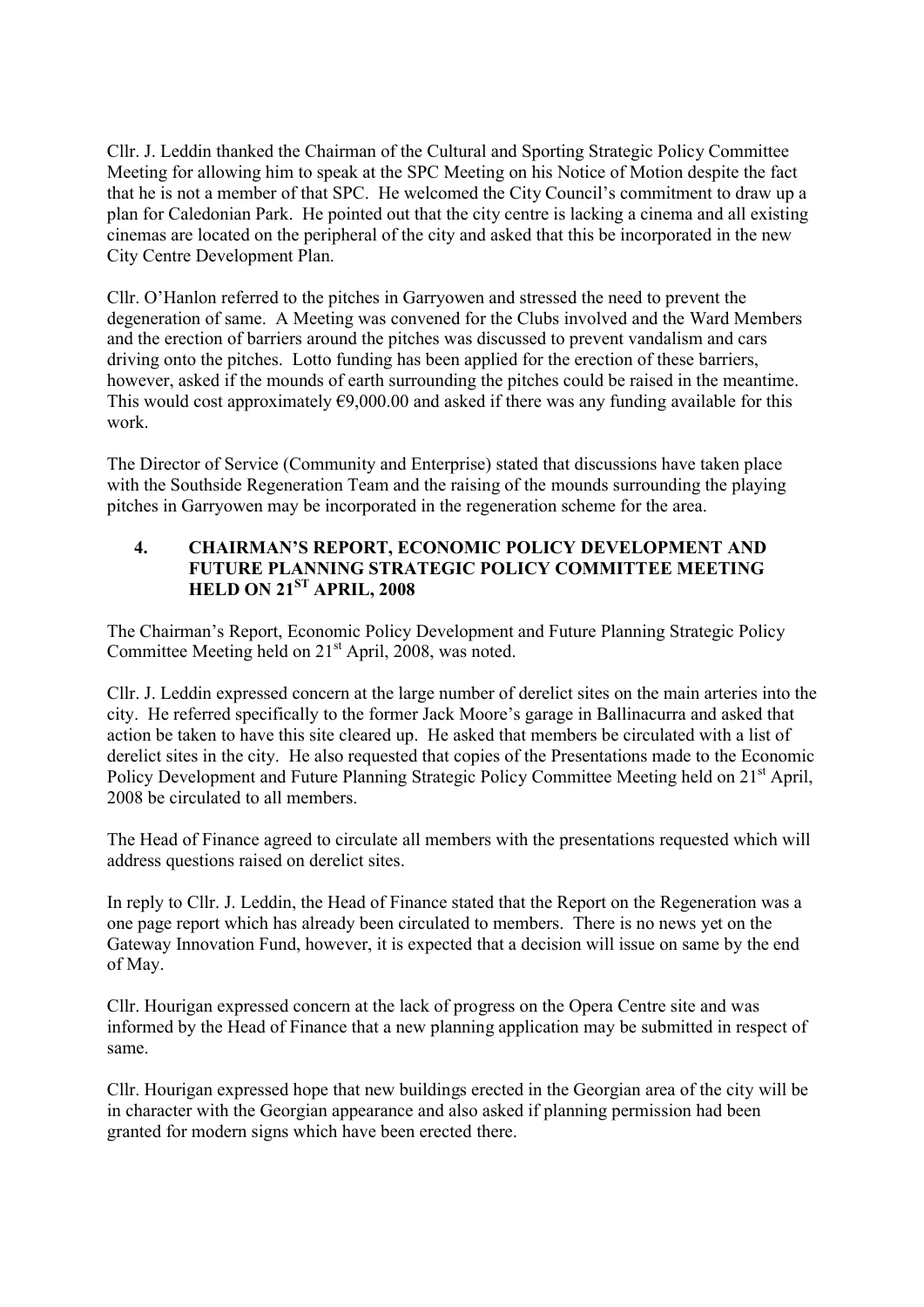The Head of Finance agreed to revert back to Cllr. Cronin regarding the derelict site owned by the ESB in O'Dwyer Villas, New Road, Thomondgate.

Cllr. Gilligan referred to a derelict site in James Street, off Upper Mallow Street which was derelict for years and which eventually fell down some time ago. He asked if the City Council is aggressively pursuing offenders and owners of derelict sites.

Cllr. Byrne agreed with the previous speakers regarding derelict sites and added that there are a lot of derelict sites in Electoral Area 4. She referred specifically to a site in O'Connell Avenue which has been derelict for approximately eighteen years.

In reply, the Head of Finance stated that Limerick City Council has adopted a more aggressive policy in pursuing owners of derelict sites and the presentation which will be circulated to members will show the action taken to date. However, there is a lot of dereliction in the city and all can not be dealt with at the same time. He agreed to revert back to Cllr. Wallace regarding the derelict site on the Roxboro Road at the entrance to the Galvone Industrial Estate.

# **5. CORRESPONDENCE**

Submitted letter from Senator Terry Leyden, Seanad Eireann enclosing details of a series of public meetings on the Lisbon Reform Treaty which the Joint Oireachtas Committee on European Affairs will be holding around the country in the coming weeks. The meetings will consist of an address by experts on the Lisbon Treaty followed by a discussion involving members of the public and members of the committee.

Submitted letter from the Director of the Association of Municipal Authorities of Ireland setting out the format for the submission of motions for the Annual Conference scheduled to take place in Sligo from  $11<sup>th</sup> - 13<sup>th</sup>$  September, 2008. Such letter indicated that motions will be confined to two motions per Council and must be submitted by  $30<sup>th</sup>$  June to Events Committee for ratification.

# **6. DISPOSAL OF PROPERTY**

Submitted the following Disposal of Properties in accordance with Notices already circulated under Section 183 of the Local Government Act, 2001 :

(a) Disposal of area consisting of a plot of land comprising 1.266 hectares situate at Lord Edward Street in the City of Limerick and outlined in red on Drawing No. AG-2090 to Mr. Desmond Houlihan of Barons Equity or his nominees (deferred at Monthly Meeting of Limerick City Council held on  $25<sup>th</sup>$  March, 2008).

It was proposed by Cllr. J. Leddin and seconded by Cllr. Walsh to adjourn the disposal of this property pending further consultation.

Cllr. Byrne pointed out that at last Month's meeting this disposal was postponed as there were a number of issues raised by the Elected Members and the Head of Finance was asked to meet with the Developer to have these queries answered. Members also asked that development levies be channelled back into the area.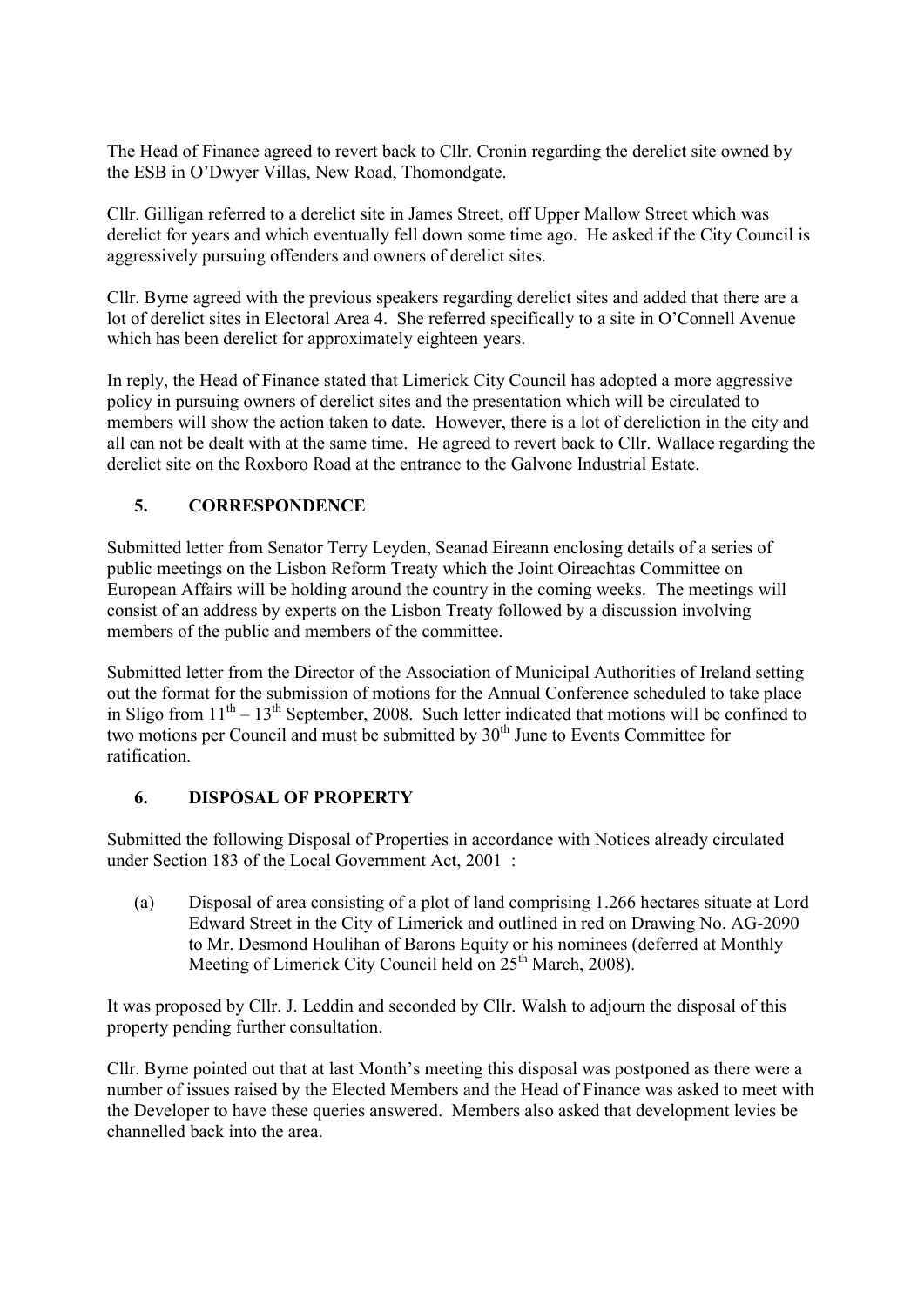Cllrs. Walsh, McLoughlin and Houlihan agreed with the previous speakers.

Cllr. Kennedy indicated that a useful, open and transparent meeting had taken place with the two relevant Directors of Service concerning this disposal of property and every effort should be made to get consensus on this issue. There is an urgency about making a decision on this disposal, however, Councillors are entitled to get their concerns answered. He asked for the Minutes of the CPG Meeting to be circulated to members who were not in attendance at such meeting.

The City Manager stated that the reason this Disposal of Property is back on the Council Agenda today is because it was the unanimous wish of the City Council last month to defer the item for one month and to be put back on the Agenda for the April City Council Meeting. He pointed out that members have had a very considerable discussion on derelict sites at this meeting and this is a derelict site for a very long time. The City Council approved the disposal of this site sixteen months ago and the site has been on the market for quite a while now.

The Head of Finance added that a Ward Meeting was held two weeks ago to discuss the disposal of this site. The Resolution at that meeting was to seek further clarification on proposed uses from the developer and it was agreed to meet with the developer last Monday. However, the meeting was only held with the developer this morning as he had been on holidays. He has indicated that he proposes to put in commercial development on this site and not residential development. Members were concerned that there was an over provision of apartments in the area and this was one of their primary concerns. The developer is proposing a very favourable use of the site and the proposed properties on the site would generate rates. He added that this site has been on the market since October 2003. There were twenty two expressions of interest, however, only two people bid for the site, one of which is the proposed developer. In terms of best use of the site this proposal would be very suitable.

The City Manager understands the wishes of the councillors are now different from eighteen months ago. When advertised it was not advertised with restrictions and it would not be possible now to go back to the developer with conditions. Also it would have repercussions for the value of the site and would diminish the value of our assets. He pointed out that the developer will not stay around forever and keep offering the same money if this matter goes on too long and the City Council could loose the sale of the site.

In reply to Cllr. Byrne, the City Manager said it would not be possible to ring fence the Development Levies from the site for to provide facilities in the area as there are some areas in the city which are unlikely to have any Development Levies and then they would have no monies for to provide facilities hence all Development Levies are used generally to provide amenities / facilities in all areas of the city.

It was proposed by Cllr. Long and seconded by Cllr. Kiely to dispose of this site

As all members were not in agreement it was decided to do a Roll Call Vote which resulted as follows :

To approve the Disposal of Property His Worship the Mayor, Cllr. Fahy, Cllr. Hourigan, Cllr. Kiely, Cllr. Scully, Cllr. Long (5)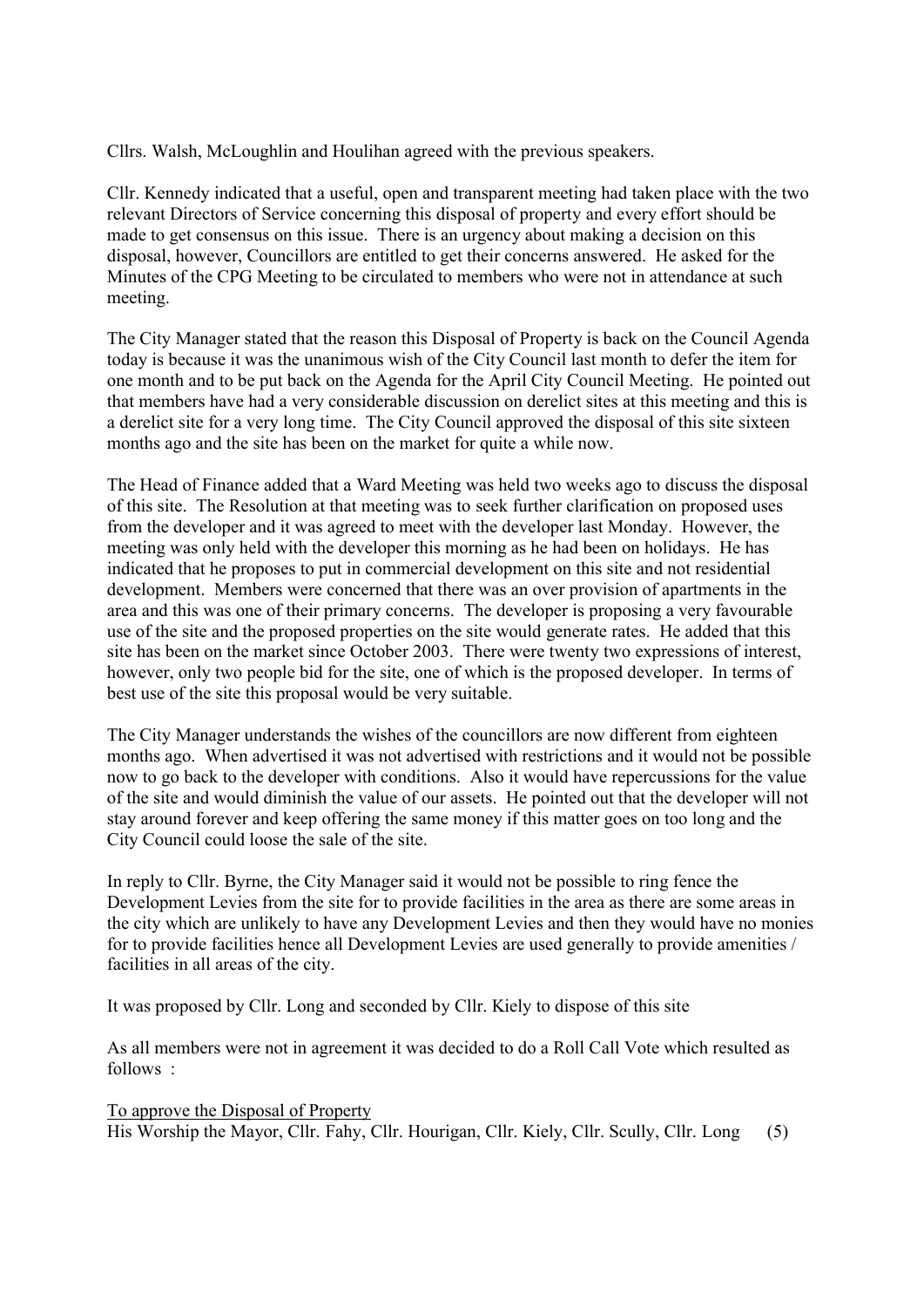Against the Disposal of Property

Cllr. K. Leddin, Cllr. Cronin, Cllr. Ryan, Cllr. Gilligan, Cllr. O'Hanlon, Cllr. Walsh, Cllr. McLoughlin, Cllr. Houlihan Cllr. Wallace, Cllr. Kennedy, Cllr. J. leddin (11)

Abstain Cllr. M. Byrne

As a result of the Roll Call Vote it was agreed to defer the following Disposal of property pending further consultation :

(a) Disposal of area consisting of a plot of land comprising 1.266 hectares situate at Lord Edward Street in the City of Limerick and outlined in red on Drawing No. AG-2090 to Mr. Desmond Houlihan of Barons Equity or his nominees (deferred at Monthly Meeting of Limerick City Council held on  $25<sup>th</sup>$  March, 2008).

Submitted the following Disposal of Property in accordance with Notice already circulated under Section 183 of the Local Government Act, 2001 :

(b) Disposal of properties consisting of two apartments situate at 23 and 25, Parkville Court, Dublin Road, Limerick by way of lease to Limerick Youth Service for a period of 4 years and 9 months".

Cllr. O'Hanlon stated that last year he approached the Housing Department enquiring if the City Council had acquired any of the apartments in Parkville Court. He said he would be opposed to the disposal of these properties pending a meeting with the Ward Councillors.

The Director of Service (Social Policy and Housing) stated that 23 and 25 Parkville Court were acquired under Part 5 of the Planning and Development Act. He indicated that these properties will be used largely for students from marginalised backgrounds attending third level institutions. It is proposed to lease these apartments to Limerick Youth Service because they work extensively with students / children from marginalised backgrounds and the City Council in turn work very closely with the Youth Service. This is a very positive initiative on the part of the City Council. He said he appreciates Cllr. O'Hanlon's concerns, however, the City Council is endeavouring to get a balance in this matter.

It was proposed by Cllr. O'Hanlon and seconded by Cllr. Cronin to defer the following Disposal of Property pending a Meeting with the Ward members :

(b) Disposal of properties consisting of two apartments situate at 23 and 25, Parkville Court, Dublin Road, Limerick by way of lease to Limerick Youth Service for a period of 4 years and 9 months.

Submitted the following Disposal of Properties in accordance with Notices already circulated under Section 183 of the Local Government Act, 2001, which were adopted unanimously on the proposition of Cllr. O'Hanlon, seconded by Cllr. Walsh :

(c) Disposal of premises consisting of a dwelling house situate at 1, Tower View, Rhebogue, in the City of Limerick to Barry Ryan and Martina Quaid or to the nominee(s) of Limerick City Council.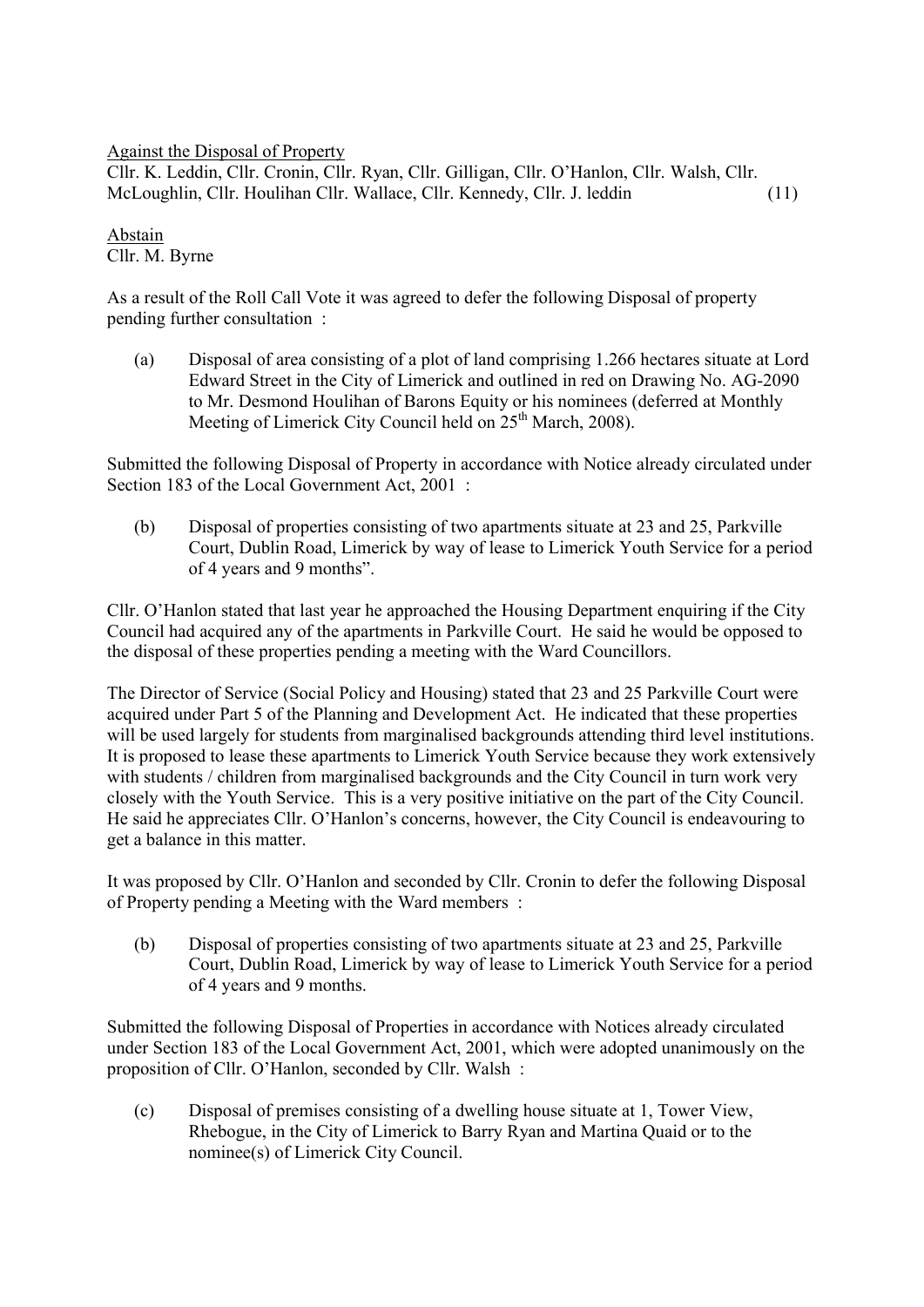- (d) Disposal of premises consisting of a dwelling house situate at 2, Tower View, Rhebogue, in the City of Limerick to John and Vanessa Hockedy or to the nominee(s) of Limerick City Council.
- (e) Disposal of premises consisting of a dwelling house situate at 3, Tower View, Rhebogue, in the City of Limerick to Catherine Caball or to the nominee(s) of Limerick City Council.
- (f) Disposal of premises consisting of a dwelling house situate at 5, Tower View, Rhebogue, in the City of Limerick to Geraldine Mulqueen and Thomas McNamara or to the nominee(s) of Limerick City Council.
- (g) Disposal of premises consisting of a dwelling house situate at 6, Tower View, Rhebogue, in the City of Limerick to Michael McNamara or to the nominee(s) of Limerick City Council.
- (h) Disposal of premises consisting of a dwelling house situate at 7, Tower View, Rhebogue, in the City of Limerick to Caroline O'Donnell or to the nominee(s) of Limerick City Council.
- (i) Disposal of premises consisting of a dwelling house situate at 8, Tower View, Rhebogue, in the City of Limerick to Derek Mitchell and Jennifer Noonan or to the nominee(s) of Limerick City Council.
- (j) Disposal of premises consisting of a dwelling house situate at 9, Tower View, Rhebogue, in the City of Limerick to Elizabeth Hayes or to the nominee(s) of Limerick City Council.
- (k) Disposal of premises consisting of a dwelling house situate at 10, Tower View, Rhebogue, in the City of Limerick to William McManus or to the nominee(s) of Limerick City Council.
- (l) Disposal of premises consisting of a dwelling house situate at 11, Tower View, Rhebogue, in the City of Limerick to Linda Forde or to the nominee(s) of Limerick City Council.
- (m) Disposal of premises consisting of a dwelling house situate at 12, Tower View, Rhebogue, in the City of Limerick to Leanne Healy or to the nominee(s) of Limerick City Council.
- (n) Disposal of premises consisting of a dwelling house situate at 13, Tower View, Rhebogue, in the City of Limerick to Eugene McNamara or to the nominee(s) of Limerick City Council.
- (o) Disposal of premises consisting of a dwelling house situate at 14, Tower View, Rhebogue, in the City of Limerick to Sarah Markham or to the nominee(s) of Limerick City Council.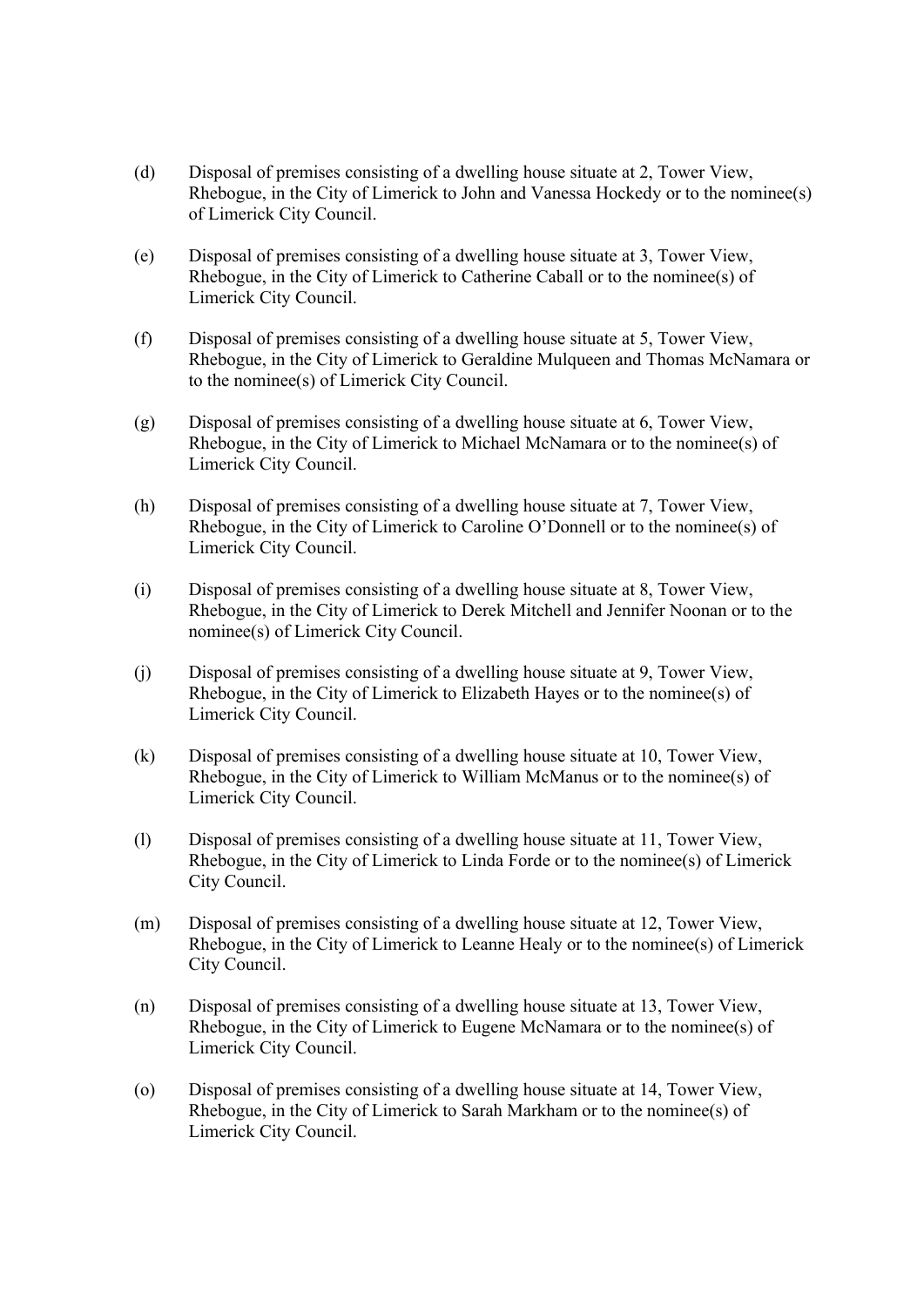- (p) Disposal of premises consisting of a dwelling house situate at 15, Tower View, Rhebogue, in the City of Limerick to Kenneth and Evelyn Walsh or to the nominees of Limerick City Council.
- (q) Disposal of premises consisting of a dwelling house situate at 16, Tower View, Rhebogue, in the City of Limerick to Jans Bacinskis and Ilze Papceuska or to the nominee(s) of Limerick City Council.
- (r) Disposal of premises consisting of a dwelling house situate at 17, Tower View, Rhebogue, in the City of Limerick to Emma Louise Byrnes or to the nominee(s) of Limerick City Council.
- (s) Disposal of premises consisting of a dwelling house situate at 18, Tower View, Rhebogue, in the City of Limerick to Lynne Cantillon and Barry Clancy or to the nominee(s) of Limerick City Council.

## **7. FINANCIAL STATEMENT**

Submitted Financial Statement for the month of March, 2008 which was adopted unanimously on the proposition of Cllr. Kiely, seconded by Cllr. Walsh.

### **8. PARTICIPATION BY MEMBERS AT CONFERENCES**

It was proposed by Cllr. Kiely, seconded by Cllr. Walsh and unanimously agreed to approve participation by members at the following conferences :

Conference "The Role of Local Government in Community and Rural Development" Held in The Listowel Arms Hotel, Listowel, Co. Kerry  $8<sup>th</sup>$  and  $9<sup>th</sup>$  May, 2008 Estimated Travel and Subsistence :  $\epsilon$ 262.53 Conference Fee :  $\epsilon$  200.00

Conference "Public Realm in Historic Towns : Theory and Practice" Held in The Mall Arts Centre, Youghal, East Cork  $15^{th}$  and  $16^{th}$  May, 2008 Estimated Travel and Subsistence : €376.82 Conference Fee :  $\epsilon$  140.00

Southern and Eastern Regional Assembly 9<sup>th</sup> Annual Conference "E.U. Territorial Co-Operation Programmes (interreg) 2007 – 2013 – What's in it for regional and local bodies in Ireland". Held in The Marriott Druids Glen Hotel, Newtownmountkennedy, Co. Wicklow  $16^{th}$  May, 2008 Estimated Travel and Subsistence : €527.48 Conference Fee :  $\epsilon$  175.00

Green Energy Conference "Sustainable Energy Solutions and Opportunities" Held in Tipperary Institute, Thurles Campus, Co. Tipperary  $19^{th} - 20^{th}$  May, 2008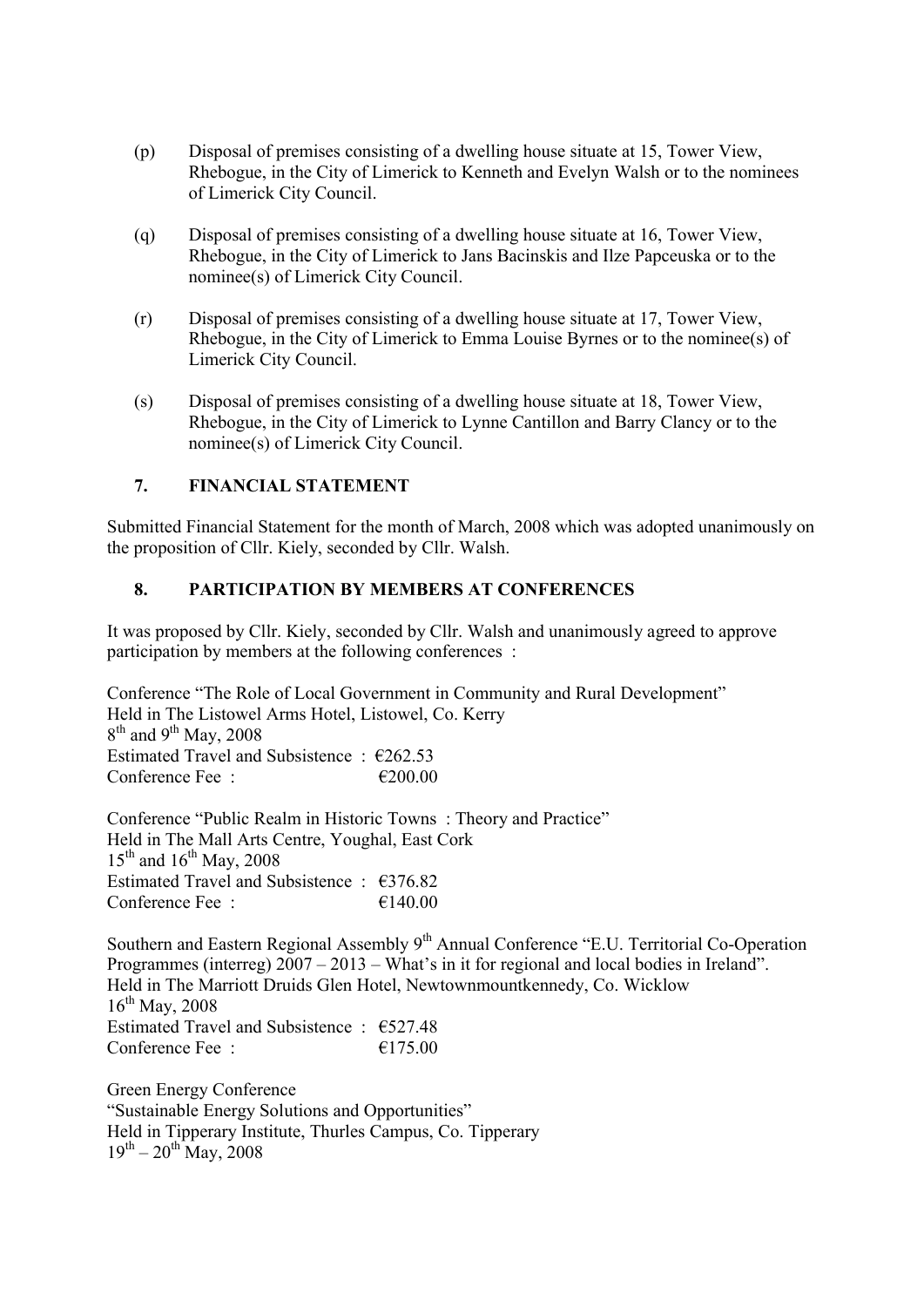Estimated Travel and subsistence  $\cdot$  €275.52 Conference Fee :  $\epsilon$  275.00

National Hub Town Conference hosted by the Mayor of Cork County, Cllr. Tom Sheahan Held in The Hibernian Hotel, Mallow, Co. Cork  $29^{th}$  May, 2008 Estimated Travel and subsistence :  $\epsilon$ 244.34 Conference Fee :  $\epsilon$  50.00

#### **9. APPOINT ONE MEMBER AS NOMINEE TO IRISH PUBLIC BODIES MUTUAL INSURANCES LIMITED (THIS VACANCY IS DUE TO THE RESIGNATION OF CLLR. KEVIN KIELY)**

It was proposed by Cllr. Kiely, seconded by Cllr. O'Hanlon and unanimously agreed to appoint Cllr. Kathleen Leddin as nominee to Irish Public bodies Mutual Insurances Limited (this vacancy is due to the resignation of Cllr. Kevin Kiely).

#### **10. REPORT ON MATERIAL CONTRAVENTION OF LIMERICK CITY DEVELOPMENT PLAN 2004 IN RELATION TO 3, CHURCH STREET, LIMERICK.**

It was proposed by Cllr. Gilligan, seconded by Cllr. O'Hanlon and unanimously agreed to approve Report on Material Contravention of Limerick city Development Plan 2004 in relation to 3, Church Street, Limerick.

### **STANDING ORDERS**

Standing Orders were suspended for fifteen minutes on the proposition of Cllr. Scully, seconded by Cllr. Gilligan.

### **11. PLANNING PROPOSALS AND DECISIONS**

The Meeting noted the list of Planning Proposals under consideration at 18<sup>th</sup> April, 2008 and Decisions taken from  $18^{th}$  March, 2008 to  $18^{th}$  April, 2008.

Cllr. Scully, supported by Cllr. Walsh, voiced his opposition to planning application 08/113 development at Parkway Shopping Centre, Dublin Road and added that most of the residents in the area are totally opposed to the development also. It would cause major traffic problems and would prevent the use of the railway line at the rear of the Parkway in the future. The proposed apartment block would be five stories high, with no green space or playing area. It would also create an alleyway at the rear of some of the existing houses in the area which would attract antisocial behaviour. In his opinion, this planning application is totally inappropriate and urged the Senior Planner not to award planning permission in this case.

The Senior Planner agreed to take Cllr. Scully's comments on board when examining this planning application.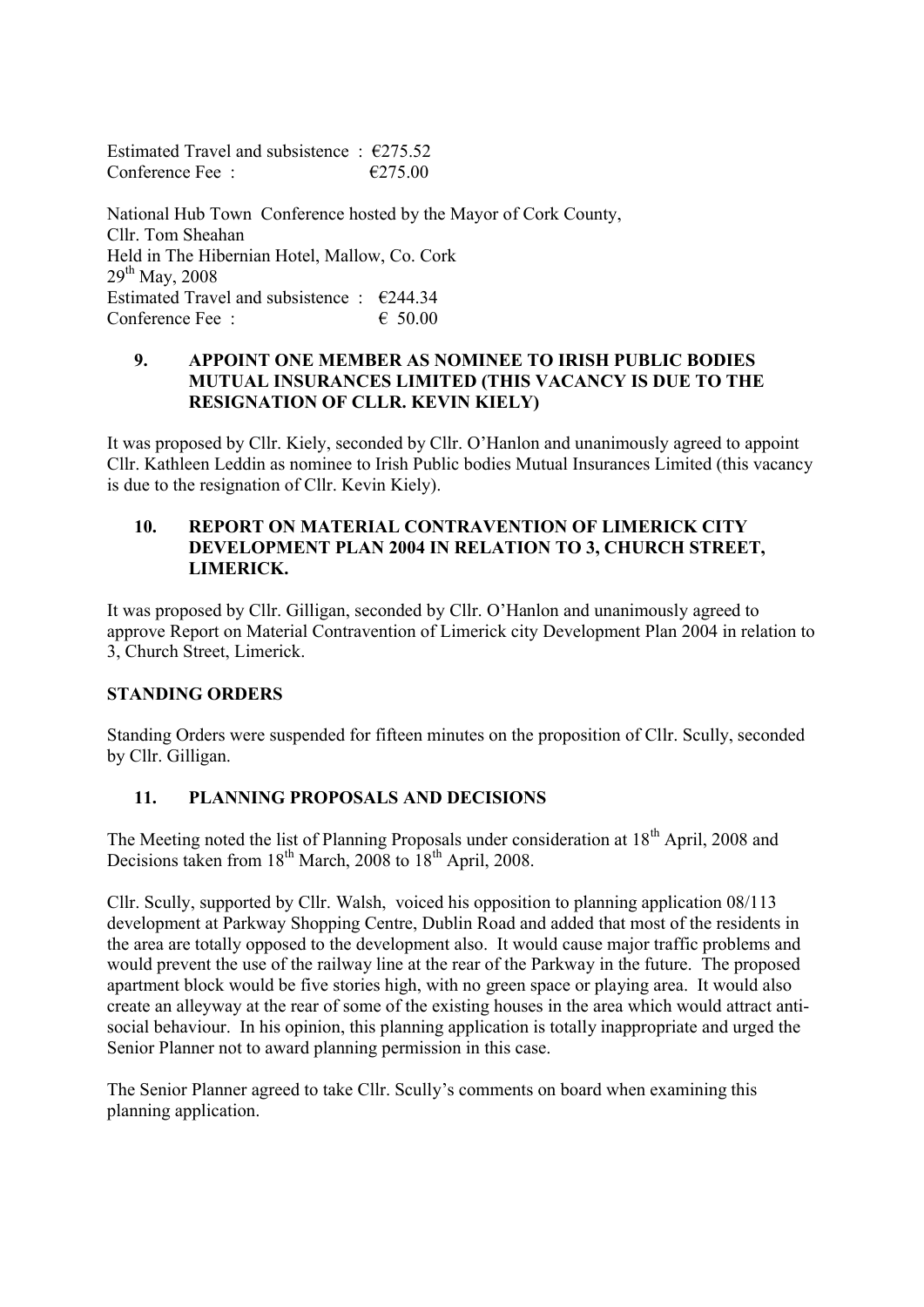Cllr. Walsh enquired why planning application 08/48 development at Gooser's Corner Licence Premises, Corbally Centre, Corbally Road, was withdrawn and asked if the developer is proposing to resubmit another planning application.

The Senior Planner agreed to check the matter out and revert back to Cllr. Walsh.

Cllr. O'Hanlon referred to the road linking the Dublin Road to Rhebogue Road in front of the apartments at Parkville and stated that it is in a deplorable condition. He acknowledged that there is a legal issue between the City Council and the developers concerned, however, this is one of the main arteries into Rhebogue and asked that a temporary repair job be done on same until such time as the legal situation has been sorted.

In reply, the Senior Planner indicated that the two developers concerned were to provide a roundabout but have not done so to date because of a dispute between them. The City Council has served an Enforcement Notice and have also written to them indicating that if the roundabout is not constructed the City Council will call in the Bonds lodged by them and carry out the work ourselves.

Cllr. Gilligan referred to planning application 08/120 for the construction of eighteen number residential dwellings and associated works at Laurelville, Mill Road, Corbally and enquired if the road there has the capacity to take the extra traffic that this proposed development would generate. He also asked if planning permission is granted in this case would it be setting a precedent for other big houses to convert to apartments.

The Senior Planner agreed with Cllr. Gilligan regarding the extra traffic this proposed development would generate and agreed to take Cllr. Gilligan's observations on board when making a decision on this planning application.

The Senior Planner informed Cllr. K. Leddin that no decision has been made yet on planning application 08/30 for demolition of existing monastery building and provision of eighteen residential units. The application also includes the refurbishment of the old monastery as a single residence.

In reply to Cllr. Kennedy, the City Manager stated that it is an executive function under the Road Traffic Act to implement bus corridors / green routes. A Part 8 process is not required. However, the process was progressed part of the way in respect of the green routes and this generated very useful public comment.

### **STANDING ORDERS**

Standing Orders were suspended for fifteen minutes on the proposition of Cllr. Byrne, seconded by Cllr. Scully.

# **12. AN BORD PLEANALA**

The Meeting noted the Decisions taken by An Bord Pleanala from 18<sup>th</sup> March, 2008 to 18<sup>th</sup> April, 2008.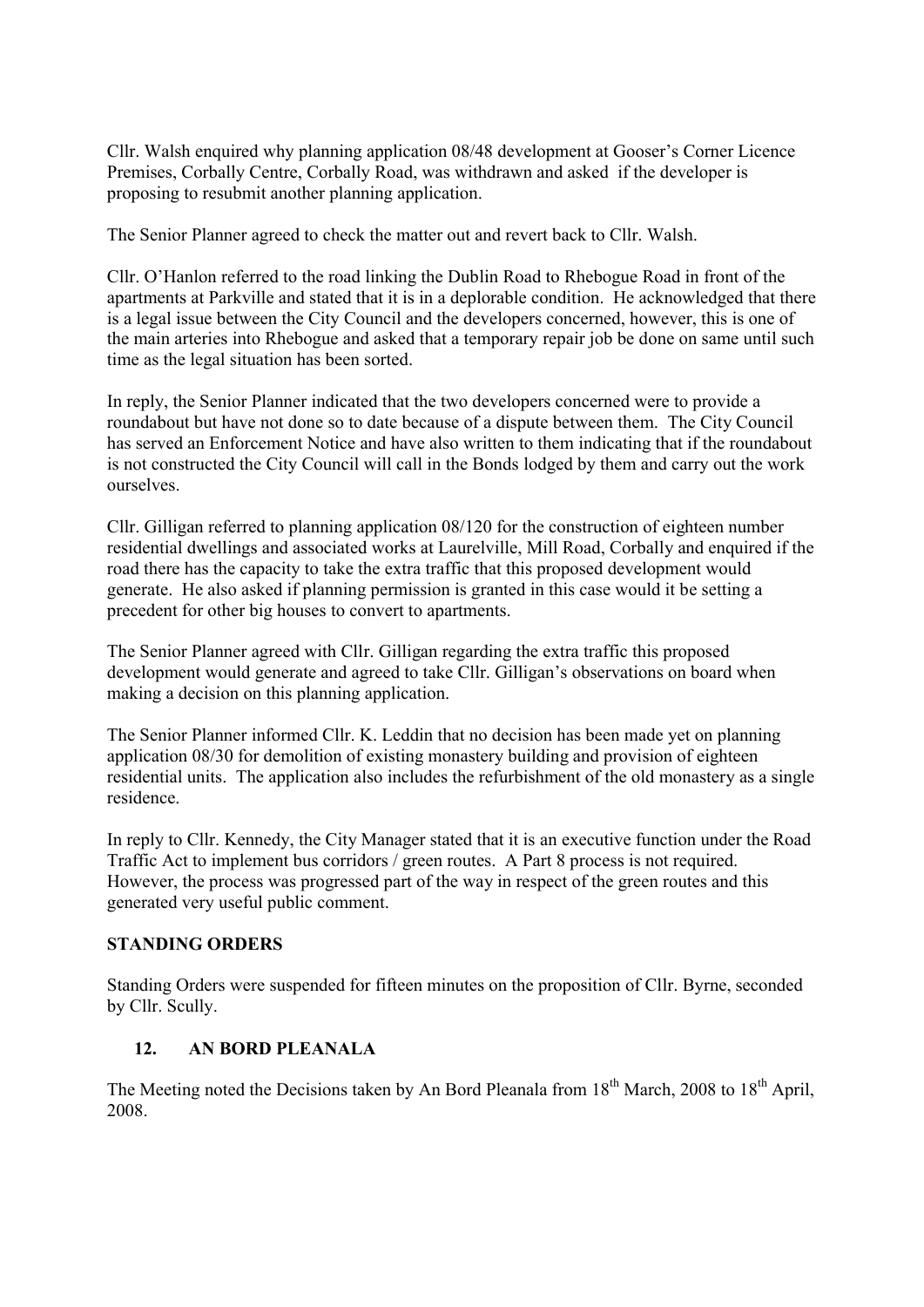## **13. REPORT FROM DEPUTY CITY MANAGER DATED 13TH MARCH, 2008 (DEFERRED AT MONTHLY MEETING OF LIMERICK CITY COUNCIL HELD ON 25TH MARCH, 2008)**

Submitted Report from Deputy City Manager dated  $13<sup>th</sup>$  March, 2008 (deferred at Monthly Meeting of Limerick City Council held on  $25<sup>th</sup>$  March, 2008) which was adopted unanimously on the proposition of Cllr. Scully, seconded by Cllr. Byrne :

"The installation of a boardwalk on Clancy Strand between the Treaty Stone and new Riverside Park to facilitate the safe movement of pedestrians". (C07/7)

## **14. REPORT FROM DIRECTOR OF SERVICE DATED 18TH MARCH, 2008 (DEFERRED AT MONTHLY MEETING OF LIMERICK CITY COUNCIL HELD ON 25TH MARCH, 2008)**

Submitted Report from Director of Service dated 18<sup>th</sup> March, 2008 (deferred at Monthly Meeting of Limerick City Council held on  $25<sup>th</sup>$  March, 2008) which was adopted unanimously on the proposition of Cllr. Scully, seconded by Cllr. Byrne :

"Improvement to the Public Realm including the improvement of footpaths, riverside railings, signage, lighting and boundaries at Bishops Quay, Howleys Quay, Harveys Quay, Poorman's Kilkee, Russells Quay, Lower Shannon Street and Lower Cecil Street" (C07/8)

## **15. NOTICE OF MOTION**

Submitted the following Notice of Motion due notice of which was given which was referred to the relevant Area Meeting :

"That Limerick City Council as a matter of extreme urgency resurface the following roads which are in a very poor and deteriorating condition :

- (a) Access avenue to Ashbourne Park;
- (b) Lifford Avenue and access avenues to Lifford Gardens;
- (c) Boreen an Tobair, South Circular Road".

Signed : Cllr. Pat Kennedy

# **16. NOTICE OF MOTION**

Submitted the following Notice of Motion due notice of which was given which was referred to the relevant Area Meeting :

"That Limerick City Council allocate the necessary resources to completely resurface the road on Rossa Avenue and also upgrade the footpaths which are in a serious state of disrepair throughout the area".

Signed : Cllr. Joe Leddin